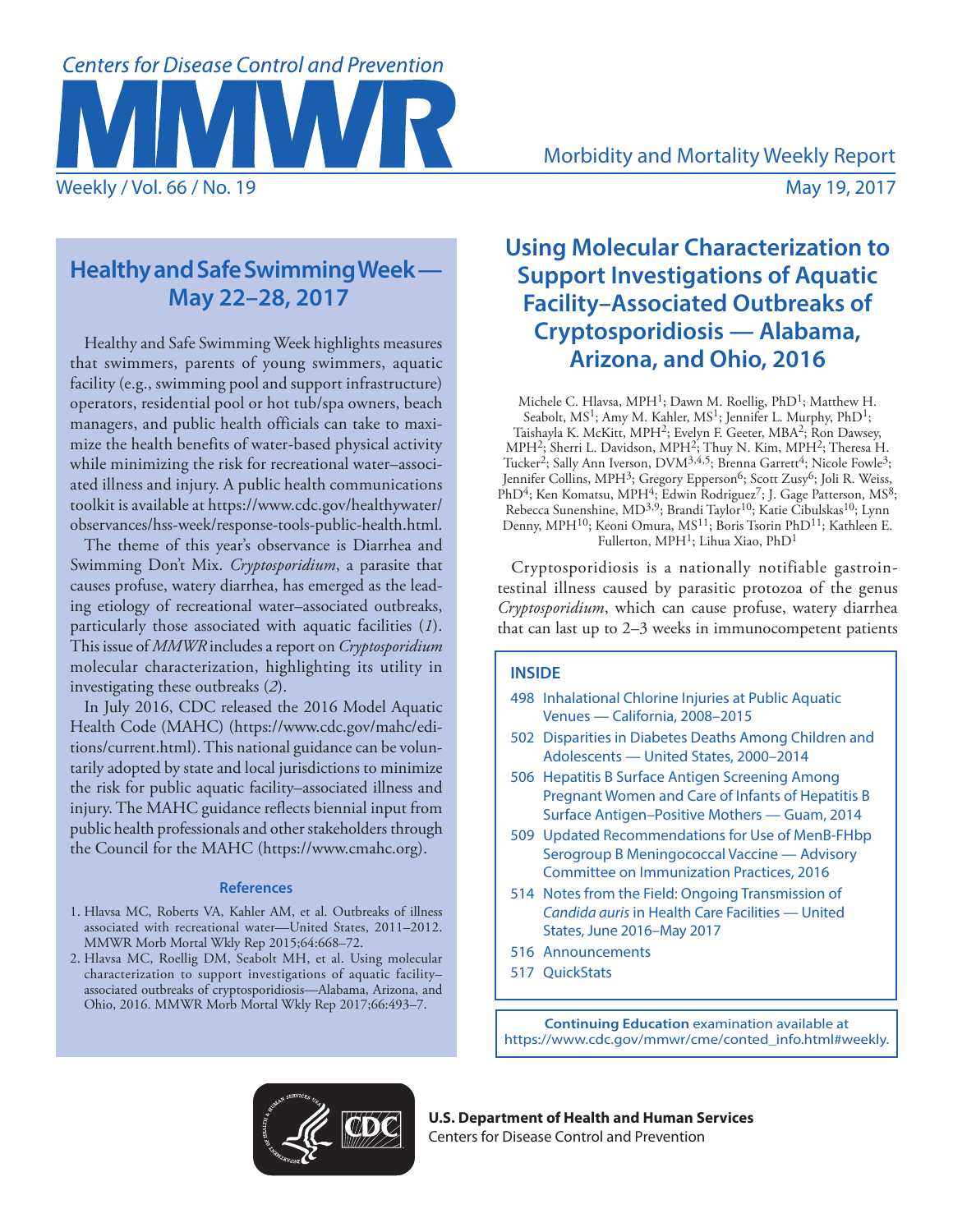and can lead to life-threatening wasting and malabsorption in immunocompromised patients. Fecal-oral transmission of *Cryptosporidium* oocysts, the parasite's infectious life stage, occurs via ingestion of contaminated recreational water, drinking water, or food, or following contact with infected persons or animals, particularly preweaned bovine calves (*1*). The typical incubation period is 2–10 days. Since 2004, the annual incidence of nationally notified cryptosporidiosis has risen approximately threefold in the United States (*1*). *Cryptosporidium* also has emerged as the leading etiology of nationally notified recreational water–associated outbreaks, particularly those associated with aquatic facilities (i.e., physical places that contain one or more aquatic venues [e.g., pools] and support infrastructure) (*2*). As of February 24, 2017, a total of 13 (54%) of 24 states reporting provisional data detected at least 32 aquatic facility–associated cryptosporidiosis outbreaks in 2016. In comparison, 20 such outbreaks were voluntarily reported to CDC via the National Outbreak Reporting System for 2011, 16 for 2012, 13 for 2013, and 16 for 2014. This report highlights cryptosporidiosis outbreaks associated with aquatic facilities in three states (Alabama, Arizona, and Ohio) in 2016. This report also illustrates the use of CryptoNet, the first U.S. molecularly based surveillance system for a parasitic disease, to further elucidate *Cryptosporidium* chains of transmission and cryptosporidiosis epidemiology. CryptoNet data can be used to optimize evidence-based prevention strategies. Not swimming when ill with diarrhea is key to preventing and controlling aquatic facility–associated cryptosporidiosis

outbreaks ([https://www.cdc.gov/healthywater/swimming/](https://www.cdc.gov/healthywater/swimming/swimmers/steps-healthy-swimming.html) [swimmers/steps-healthy-swimming.html\)](https://www.cdc.gov/healthywater/swimming/swimmers/steps-healthy-swimming.html).

# **Alabama**

On August 12, 2016, the Alabama Department of Public Health received a report of 35 persons who developed gastrointestinal symptoms after visiting an Alabama aquatic facility. Case-finding efforts identified 23 outbreak-associated cases. Three (13%) patients had laboratory-confirmed *Cryptosporidium* infection; molecular characterization by CryptoNet of one *Cryptosporidium* specimen identified it as the *C. hominis* IfA12G1R5 subtype. Data collected using an outbreak-specific questionnaire completed for 15 patients indicated the median incubation period was 8 days  $(\text{range} = 5-17 \text{ days})$  after visiting the aquatic facility on July 31. The limited number of completed questionnaires provided insufficient statistical power to determine outbreak risk factors. On August 15, investigators collected filter backwash and water samples directly from the facility's aquatic venues; on August 16, facility operators hyperchlorinated the aquatic venues, raising the free available chlorine concentration for a prolonged period to achieve 3-log10 (99.9%) *Cryptosporidium* inactivation. Microscopy and real-time polymerase chain reaction (PCR) testing (*3*) did not detect *Cryptosporidium* in the filter backwash or water samples. An inspection found facility operation and maintenance in compliance with local standards, including water disinfectant concentration and pH standards.

The *MMWR* series of publications is published by the Center for Surveillance, Epidemiology, and Laboratory Services, Centers for Disease Control and Prevention (CDC), U.S. Department of Health and Human Services, Atlanta, GA 30329-4027.

**Suggested citation:** [Author names; first three, then et al., if more than six.] [Report title]. MMWR Morb Mortal Wkly Rep 2017;66:[inclusive page numbers].

# **Centers for Disease Control and Prevention**

Anne Schuchat, MD, *Acting Director* Patricia M. Griffin, MD, *Acting Associate Director for Science* Joanne Cono, MD, ScM, *Director, Office of Science Quality*  Chesley L. Richards, MD, MPH, *Deputy Director for Public Health Scientific Services* Michael F. Iademarco, MD, MPH, *Director, Center for Surveillance, Epidemiology, and Laboratory Services*

#### *MMWR* **Editorial and Production Staff (Weekly)**

Sonja A. Rasmussen, MD, MS, *Editor-in-Chief* Charlotte K. Kent, PhD, MPH, *Executive Editor* Jacqueline Gindler, MD, *Editor* Teresa F. Rutledge, *Managing Editor* Douglas W. Weatherwax, *Lead Technical Writer-Editor* Soumya Dunworth, PhD, Teresa M. Hood, MS, *Technical Writer-Editors*

Timothy F. Jones, MD, *Chairman* Matthew L. Boulton, MD, MPH Virginia A. Caine, MD Katherine Lyon Daniel, PhD Jonathan E. Fielding, MD, MPH, MBA David W. Fleming, MD

Stephen R. Spriggs, Tong Yang, *Visual Information Specialists* Quang M. Doan, MBA, Phyllis H. King, Terraye M. Starr, Moua Yang, *Information Technology Specialists*

Martha F. Boyd, *Lead Visual Information Specialist* Maureen A. Leahy, Julia C. Martinroe,

*MMWR* **Editorial Board**

William E. Halperin, MD, DrPH, MPH King K. Holmes, MD, PhD Robin Ikeda, MD, MPH Rima F. Khabbaz, MD Phyllis Meadows, PhD, MSN, RN Jewel Mullen, MD, MPH, MPA

Jeff Niederdeppe, PhD Patricia Quinlisk, MD, MPH Patrick L. Remington, MD, MPH Carlos Roig, MS, MA William L. Roper, MD, MPH William Schaffner, MD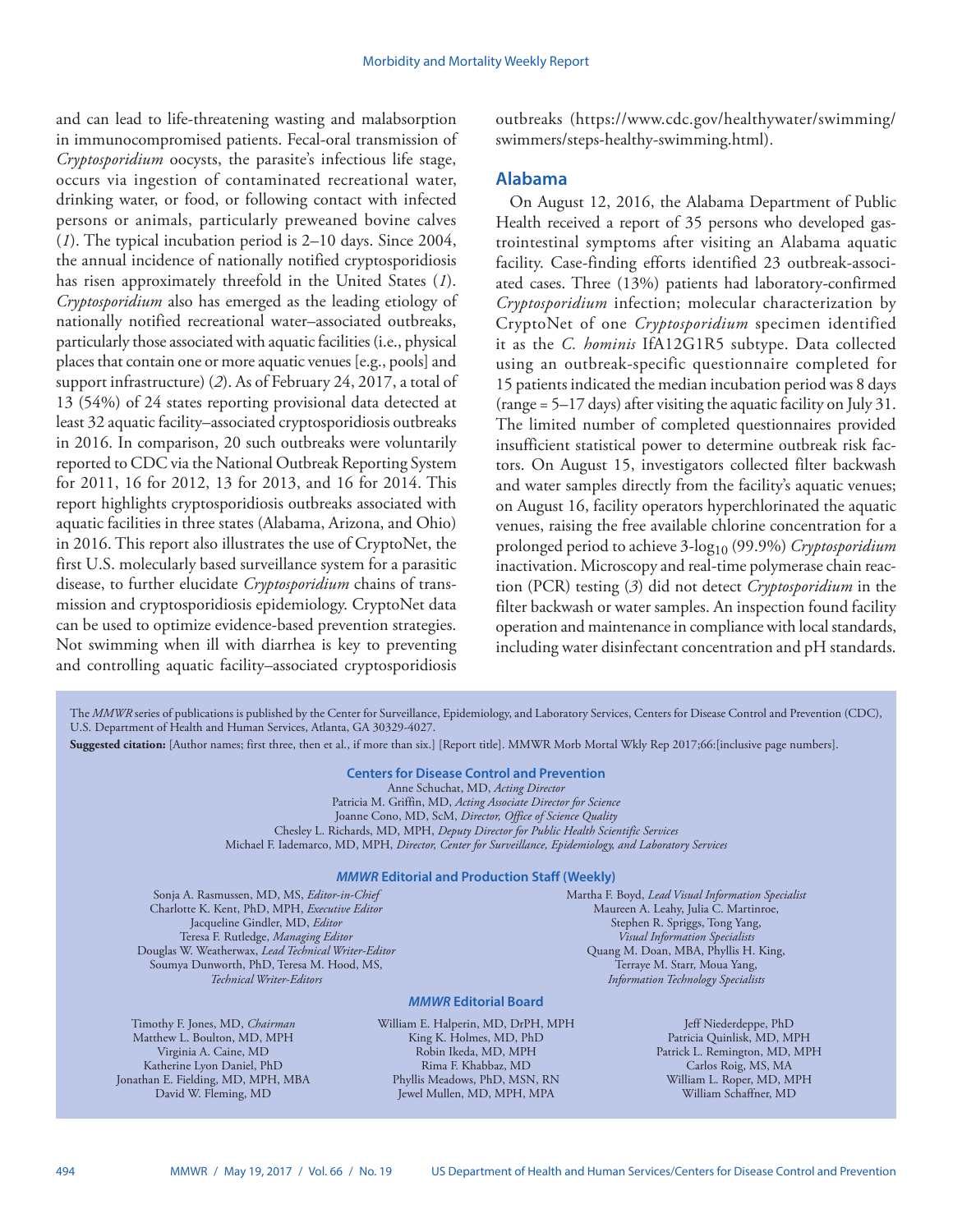No fecal incident was known to have occurred in any of the facility's aquatic venues before the outbreak. However, it was recommended the facility develop policies on fecal incident response and maintain a fecal/vomit incident response log.\*

# **Arizona**

On August 2, 2016, the Arizona Department of Health Services was notified of a cluster of gastrointestinal illness among players on a Coconino County Little League team and family members; 36 (71%) of 51 persons became ill 6–7 days after visiting a Maricopa County aquatic facility on July 22. Molecular characterization by CryptoNet of four *Cryptosporidium* specimens from the Little League cohort identified all four as the *C. hominis* IfA12G1R5 subtype. Maricopa County Department of Public Health simultaneously detected increased laboratory reporting of cryptosporidiosis as of mid-July. Multiple patients reported visits to the same Maricopa County aquatic facility. To determine the magnitude of the outbreak, the counties interviewed cryptosporidiosis patients, focusing on possible risk factors, particularly recreational water exposures. During July 1–October 31, 2016, a total of 352 laboratory-confirmed cryptosporidiosis cases were detected statewide, compared with a median of 46 total cases (range = 42–62) detected annually during 2011–2015. Among 317 interviewed patients, 204 (64%) reported recreational water exposure at 86 public aquatic venues, 74 (86%) of which were in Maricopa County. Environmental health practitioners of affected counties worked with facility operators to hyperchlorinate identified aquatic venues. Among 247 Maricopa County patients interviewed, 43 (17%) reported swimming while symptomatic at a median of one venue (range  $= 1-3$ ).

## **Ohio**

During 2012–2015, the Ohio Department of Health and local public health partners detected a median of 399 cryptosporidiosis cases annually statewide (range = 324–571). In 2016, annual incidence increased nearly fivefold to 1,940 cases. Ten (42%) of 24 cryptosporidiosis outbreaks detected in Ohio in 2016† were associated with aquatic venues. Assessing patients' recreational water exposures to determine the magnitude of individual recreational water–associated outbreaks was complicated by individual patients reporting multiple exposures during their incubation period. Among six *Cryptosporidium* specimens from patients affected by

these outbreaks, all were identified by CryptoNet as the *C. hominis* IdA19 subtype, which has rarely been identified in the United States. Five specimens were from a university sports team's members; the sixth specimen was from a patient with no epidemiologic link to the university sports team except visiting the same waterpark. The matching subtype and epidemiologic link led the Ohio Department of Health to classify the 26 cases in the university sports team as part of the waterpark–associated outbreak; these cases previously had been thought to be associated with a different outbreak.

### **Discussion**

This report highlights cryptosporidiosis outbreaks associated with aquatic facilities in three states in 2016. CryptoNet genotyping (18S PCR-RFLP) to determine *Cryptosporidium* species and subtyping (gp60 PCR and sequencing) to determine subtype (*4*) supported and strengthened the Alabama, Arizona, and Ohio outbreak investigations. First, molecular characterization identified or confirmed epidemiologic links among individual outbreak-associated cases. Second, and perhaps more importantly, *C. hominis* was repeatedly identified as the outbreak etiology. Given that individual *Cryptosporidium* species can have unique host ranges, identifying the *Cryptosporidium* species can provide insight into possible exposures and outbreak sources. Identifying *C. hominis* as the etiology of these outbreaks indicates a human source of contamination and underscores the need to engage swimmers and parents of young swimmers in efforts to prevent and control aquatic facility–associated cryptosporidiosis outbreaks.

Most *Cryptosporidium* species are indistinguishable by traditional diagnostic tests (microscopy or immunoassays); only molecular diagnostic methods, such as those used by CryptoNet, can distinguish these species and their subtypes. *C. hominis* IfA12G1R5 subtype was identified as the etiology in the Alabama and Arizona outbreak investigations. This subtype was initially identified in small numbers of specimens from sporadic (i.e., not outbreak-associated) cryptosporidiosis cases in the United Kingdom and Australia (*5*–*7*). In the United States, it was first seen in specimens from patients with acquired immunodeficiency syndrome (AIDS) and was responsible for a 2009 Oregon cryptosporidiosis outbreak associated with the care of an AIDS patient. Since 2013, it has emerged as the dominant *C. hominis* subtype among sporadic and outbreakassociated cases with *Cryptosporidium* subtyping data; 107 (36.6%) of 292 *Cryptosporidium* specimens from sporadic cases in 2016 were identified as the *C. hominis* IfA12G1R5 subtype.

To better understand the implication of identifying this subtype, molecular characterization of *Cryptosporidium* specimens needs to shift from predominantly supporting outbreak investigations to becoming nationally systematic. In 2010, CDC

<sup>\*</sup>An example of an aquatic venue water-contamination–response log is available at [https://www.cdc.gov/healthywater/pdf/swimming/pools/water-](https://www.cdc.gov/healthywater/pdf/swimming/pools/water-contamination-response-log.pdf)

<sup>&</sup>lt;sup>†</sup>During 2012–2015, the Ohio Department of Health and local public health partners annually detected a median of six (range = 3–7) cryptosporidiosis outbreaks, a median of one (range = 0–2) were associated with recreational water.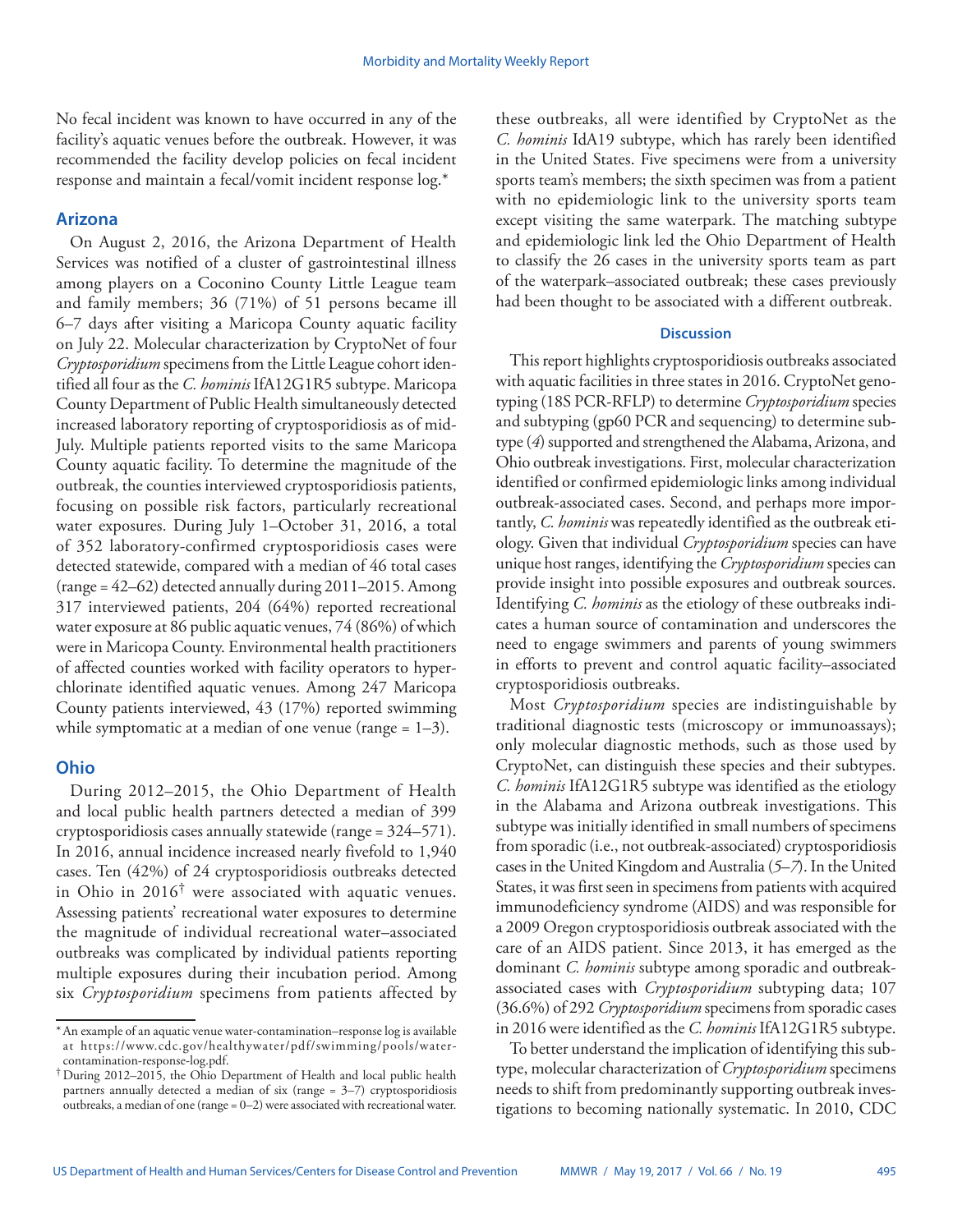launched CryptoNet [\(https://www.cdc.gov/parasites/crypto/](https://www.cdc.gov/parasites/crypto/cryptonet.html) [cryptonet.html](https://www.cdc.gov/parasites/crypto/cryptonet.html)), the first U.S. molecularly based surveillance system for a parasitic disease. Formal collaborations with state public health partners began in mid-2015. The objectives are to efficiently integrate CryptoNet into existing infrastructure when possible (e.g., merging the CryptoNet BioNumerics infrastructure into that of PulseNet) and to regularly analyze molecular characterization and epidemiologic data for each nationally notified case of cryptosporidiosis to further elucidate *Cryptosporidium* chains of transmission and cryptosporidiosis epidemiology (e.g., geographic and temporal changes in the distribution of *Cryptosporidium* species and their subtypes and associated exposures). Achieving these objections requires overcoming barriers to successful molecular characterization and sharing epidemiologic data by 1) increasing the positive predictive value of rapid diagnostic tests (i.e., decreasing the frequency of false positive results) (*8*), 2) shifting away from fixing specimens in formalin (which precludes molecular characterization), 3) advancing molecular diagnostics from single-gene to multilocus or whole-genome sequencing (which will increase discriminatory power), and 4) increasing state capacity to collect and share epidemiologic data with CDC.

The emergence of *Cryptosporidium* as the leading etiology of aquatic facility–associated outbreaks results from the parasite's extreme chlorine tolerance. Free available chlorine inactivates most infectious pathogens within minutes at CDC-recommended concentrations of at least 1 ppm§; however, *Cryptosporidium* oocysts can survive for days (*9*). As the Alabama outbreak investigation indicates, even properly operated and maintained aquatic venues can be sites of *Cryptosporidium* transmission. In addition, cyanuric acid (a stabilizer added to prevent chlorine depletion by the sun's ultraviolet light) has been found to substantially delay chlorine inactivation of *Cryptosporidium* (*9*). Consequently, in July 2016, CDC issued revised recommendations for hyperchlorination [\(https://www.cdc.gov/healthywater/swimming/](https://www.cdc.gov/healthywater/swimming/aquatics-professionals/fecalresponse.html) [aquatics-professionals/fecalresponse.html\)](https://www.cdc.gov/healthywater/swimming/aquatics-professionals/fecalresponse.html) when responding to diarrheal incidents in public aquatic venues (i.e., high-risk *Cryptosporidium* contamination events) and aquatic facility– associated cryptosporidiosis outbreaks. These recommendations are also included in CDC's 2016 Model Aquatic Health Code ([https://www.cdc.gov/mahc/editions/current.html\)](https://www.cdc.gov/mahc/editions/current.html). This national guidance can be adopted voluntarily by state and local jurisdictions and aquatic facilities to minimize the risk for public aquatic facility–associated illness and injury, particularly cryptosporidiosis.

#### **Summary**

#### What is already known about this topic?

*Cryptosporidium* has emerged as the leading etiology of recreational water–associated outbreaks, particularly those associated with aquatic facilities (places that contain one or more aquatic venues [e.g., swimming pools, interactive water play venues or water playgrounds, or hot tubs/spas] and support infrastructure [e.g., chemical storage space]).

#### What is added by this report?

Most *Cryptosporidium* species are indistinguishable by traditional diagnostic tests (microscopy or immunoassays); only molecular diagnostic methods, such as those used by CryptoNet, the first U.S. molecularly based surveillance system for a parasitic disease, can distinguish these species and their subtypes. Given that individual *Cryptosporidium* species can have unique host ranges, identifying the *Cryptosporidium* species can provide insight into possible exposures and outbreak sources. In the summer of 2016, when detection of cryptosporidiosis outbreaks increased, CryptoNet supported outbreak investigations by further elucidating *Cryptosporidium* chains of transmission.

#### What are the implications for public health practice?

Regular analysis of molecular characterization and epidemiologic data through CryptoNet for each nationally notified cryptosporidiosis case can further elucidate *Cryptosporidium* chains of transmission and cryptosporidiosis epidemiology (e.g., by monitoring geographic and temporal changes in the distribution of *Cryptosporidium* species and their subtypes and associated exposures). CryptoNet data can then be used to optimize development of evidence-based prevention strategies. Not swimming when ill with diarrhea is key to preventing and controlling aquatic facility–associated cryptosporidiosis outbreaks ([https://www.cdc.gov/healthywater/swimming/](https://www.cdc.gov/healthywater/swimming/swimmers/steps-healthy-swimming.html) [swimmers/steps-healthy-swimming.html\)](https://www.cdc.gov/healthywater/swimming/swimmers/steps-healthy-swimming.html). State and local jurisdictions and aquatic facilities can voluntarily adopt recommendations in CDC's Model Aquatic Health Code ([https://](https://www.cdc.gov/mahc/editions/current.html) [www.cdc.gov/mahc/editions/current.html](https://www.cdc.gov/mahc/editions/current.html)) to prevent and control *Cryptosporidium* transmission in public aquatic venues.

Preventing *Cryptosporidium* contamination of water in an aquatic venue would prevent *Cryptosporidium* transmission more efficiently than remediating actions once contamination occurs. This means that public health agencies and the aquatics sector need to collaborate on engaging swimmers, who are the source of contamination, in prevention efforts. Young swimmers aged <5 years are more likely to contaminate the water because they are more likely to have inadequate toileting and hygiene skills; therefore, prevention efforts should focus on their parents. As the Arizona outbreak investigation demonstrated, patients continue to swim while symptomatic. The key healthy swimming message to the public to prevent

<sup>§</sup>At water pH 7.2–7.8 and temperature 77°F (25°C).